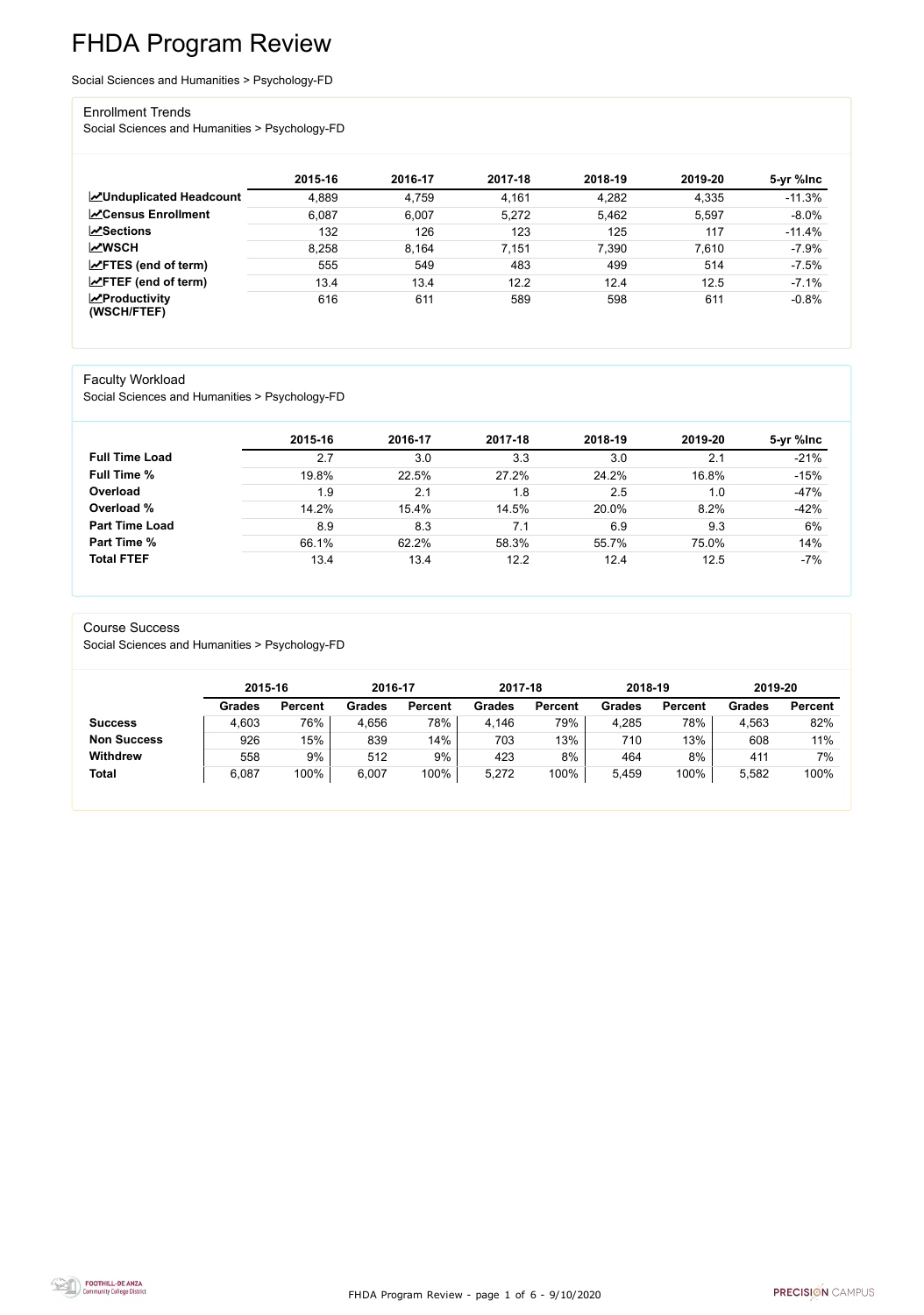FHDA Program Review - page 2 of 6 - 9/10/2020



### Course Success for African American, Latinx, and Filipinx Students

### Course Success for Asian, Native American, Pacific Islander, White, and Decline to State Students

|                    |               | 2015-16        |               | 2016-17        |               | 2017-18        |               | 2018-19        | 2019-20 |                |
|--------------------|---------------|----------------|---------------|----------------|---------------|----------------|---------------|----------------|---------|----------------|
|                    | <b>Grades</b> | <b>Percent</b> | <b>Grades</b> | <b>Percent</b> | <b>Grades</b> | <b>Percent</b> | <b>Grades</b> | <b>Percent</b> | Grades  | <b>Percent</b> |
| <b>Success</b>     | ,825          | 69%            | ,815          | 71%            | ,589          | 72%            | ,573          | 70%            | .786    | 75%            |
| <b>Non Success</b> | 527           | 20%            | 487           | 19%            | 417           | 19%            | 442           | 20%            | 391     | 16%            |
| <b>Withdrew</b>    | 281           | 11%            | 249           | 10%            | 214           | 10%            | 232           | 10%            | 215     | 9%             |
| <b>Total</b>       | 2,633         | 100%           | 2,551         | 100%           | 2,220         | 100%           | 2,247         | 100%           | 2,392   | 100%           |

|                    | 2015-16       |                | 2016-17       |                | 2017-18       |                | 2018-19       |                | 2019-20       |                |
|--------------------|---------------|----------------|---------------|----------------|---------------|----------------|---------------|----------------|---------------|----------------|
|                    | <b>Grades</b> | <b>Percent</b> | <b>Grades</b> | <b>Percent</b> | <b>Grades</b> | <b>Percent</b> | <b>Grades</b> | <b>Percent</b> | <b>Grades</b> | <b>Percent</b> |
| <b>Success</b>     | 2,778         | 80%            | 2,841         | 82%            | 2,557         | 84%            | 2,712         | 84%            | 2,777         | 87%            |
| <b>Non Success</b> | 399           | 12%            | 352           | $10\%$         | 286           | 9%             | 268           | 8%             | 217           | 7%             |
| <b>Withdrew</b>    | 277           | 8%             | 263           | 8%             | 209           | 7%             | 232           | 7%             | 196           | 6%             |
| <b>Total</b>       | 3,454         | 100%           | 3,456         | 100%           | 3,052         | 100%           | 3,212         | 100%           | 3,190         | 100%           |
|                    |               |                |               |                |               |                |               |                |               |                |

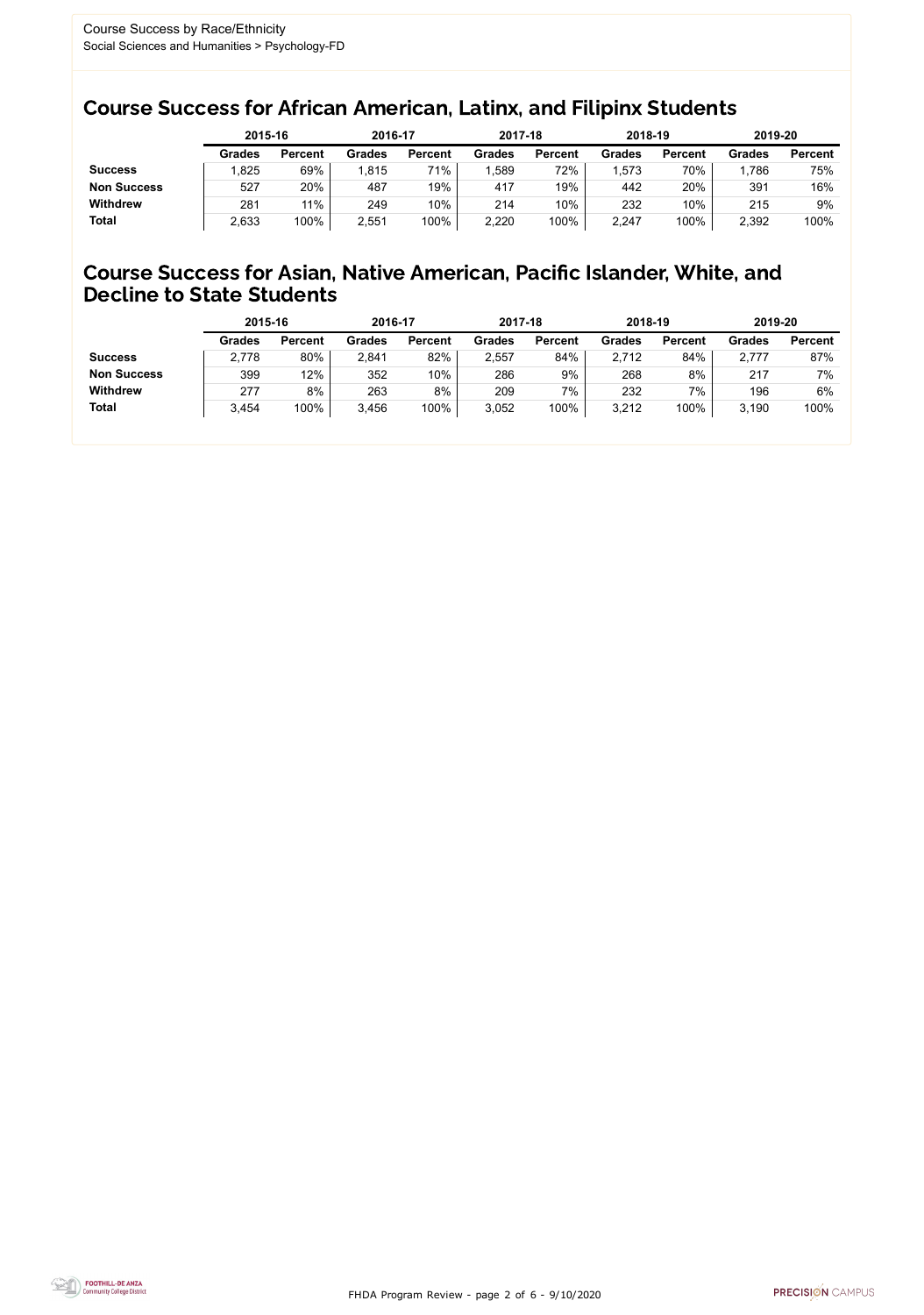FHDA Program Review - page 3 of 6 - 9/10/2020



Some courses may continue to be listed but no longer have data due to renumbering or because the course was not offered in the past five years.



## by Gender

|                     | 2015-16 |                |       | 2016-17        |       | 2017-18        |       | 2018-19        |       | 2019-20        |  |
|---------------------|---------|----------------|-------|----------------|-------|----------------|-------|----------------|-------|----------------|--|
|                     | Enr     | <b>Percent</b> | Enr   | <b>Percent</b> | Enr   | <b>Percent</b> | Enr   | <b>Percent</b> | Enr   | <b>Percent</b> |  |
| <b>Female</b>       | 3,510   | 58%            | 3,543 | 59%            | 3.094 | 59%            | 3,260 | 60%            | 3,393 | 61%            |  |
| <b>Male</b>         | 2,530   | 42%            | 2,426 | 40%            | 2,139 | 41%            | 2,167 | 40%            | 2,169 | 39%            |  |
| <b>Non-Binary</b>   |         | 0%             |       | 0%             |       | $0\%$          |       | $0\%$          |       | $0\%$          |  |
| <b>Not Reported</b> | 47      | $1\%$          | 38    | $1\%$          | 39    | $1\%$          | 34    | 1%             | 31    | $1\%$          |  |
| <b>Total</b>        | 6,087   | 100%           | 6,007 | 100%           | 5,272 | 100%           | 5,462 | 100%           | 5,597 | 100%           |  |

# by Ethnicity

|                         |       | 2015-16        |       | 2016-17        |       | 2017-18        | 2018-19 |                | 2019-20 |                |
|-------------------------|-------|----------------|-------|----------------|-------|----------------|---------|----------------|---------|----------------|
|                         | Enr   | <b>Percent</b> | Enr   | <b>Percent</b> | Enr   | <b>Percent</b> | Enr     | <b>Percent</b> | Enr     | <b>Percent</b> |
| <b>African American</b> | 285   | 5%             | 241   | 4%             | 227   | 4%             | 193     | 4%             | 219     | 4%             |
| Asian                   | 2,243 | 37%            | 2,305 | 38%            | 2,028 | 38%            | 2,216   | 41%            | 2,198   | 39%            |
| <b>Filipinx</b>         | 569   | 9%             | 562   | 9%             | 427   | 8%             | 435     | 8%             | 460     | 8%             |
| Latinx                  | 1,779 | 29%            | 1,748 | 29%            | 1,566 | 30%            | 1,621   | 30%            | 1,721   | 31%            |
| <b>Native American</b>  | 36    | 1%             | 31    | $1\%$          | 19    | $0\%$          | 29      | 1%             | 9       | $0\%$          |
| <b>Pacific Islander</b> | 52    | $1\%$          | 47    | $1\%$          | 51    | $1\%$          | 50      | $1\%$          | 55      | 1%             |
| White                   | 1,040 | 17%            | 1,012 | 17%            | 910   | 17%            | 857     | 16%            | 840     | 15%            |
| <b>Decline to State</b> | 83    | 1%             | 61    | $1\%$          | 44    | $1\%$          | 61      | 1%             | 95      | 2%             |
| <b>Total</b>            | 6,087 | 100%           | 6,007 | 100%           | 5,272 | 100%           | 5,462   | 100%           | 5,597   | 100%           |

## by Age

|              | 2015-16 |                | 2016-17 |                | 2017-18 |                | 2018-19 |                | 2019-20 |                |
|--------------|---------|----------------|---------|----------------|---------|----------------|---------|----------------|---------|----------------|
|              | Enr     | <b>Percent</b> | Enr     | <b>Percent</b> | Enr     | <b>Percent</b> | Enr     | <b>Percent</b> | Enr     | <b>Percent</b> |
| 19 or less   | 2,039   | 33%            | 0.806   | 30%            | ,565    | 30%            | ,889    | 35%            | 2,190   | 39%            |
| $20 - 24$    | 3,113   | 51%            | 3,226   | 54%            | 2,760   | 52%            | 2,603   | 48%            | 2,464   | 44%            |
| 25-39        | 835     | 14%            | 831     | 14%            | 791     | 15%            | 816     | 15%            | 794     | 14%            |
| $40 +$       | 100     | 2%             | 144     | $2\%$          | 156     | 3%             | 154     | 3%             | 149     | 3%             |
| <b>Total</b> | 6,087   | 100%           | 6,007   | 100%           | 5,272   | 100%           | 5,462   | 100%           | 5,597   | 100%           |

## by Education Level

|                           | 2015-16 |                |       | 2016-17        |       | 2017-18        | 2018-19 |                | 2019-20 |                |
|---------------------------|---------|----------------|-------|----------------|-------|----------------|---------|----------------|---------|----------------|
|                           | Enr     | <b>Percent</b> | Enr   | <b>Percent</b> | Enr   | <b>Percent</b> | Enr     | <b>Percent</b> | Enr     | <b>Percent</b> |
| <b>Bachelor or higher</b> | 252     | 4%             | 303   | 5%             | 289   | 5%             | 309     | 6%             | 283     | 5%             |
| <b>Associate</b>          | 98      | $2\%$          | 94    | 2%             | 102   | 2%             | 108     | 2%             | 98      | 2%             |
| <b>HS/Equivalent</b>      | 5.264   | 86%            | 5,113 | 85%            | 4,460 | 85%            | 4,521   | 83%            | 4,714   | 84%            |
| <b>All Other</b>          | 473     | 8%             | 497   | 8%             | 421   | 8%             | 524     | 10%            | 502     | 9%             |
| <b>Total</b>              | 6,087   | 100%           | 6,007 | 100%           | 5,272 | 100%           | 5,462   | 100%           | 5,597   | 100%           |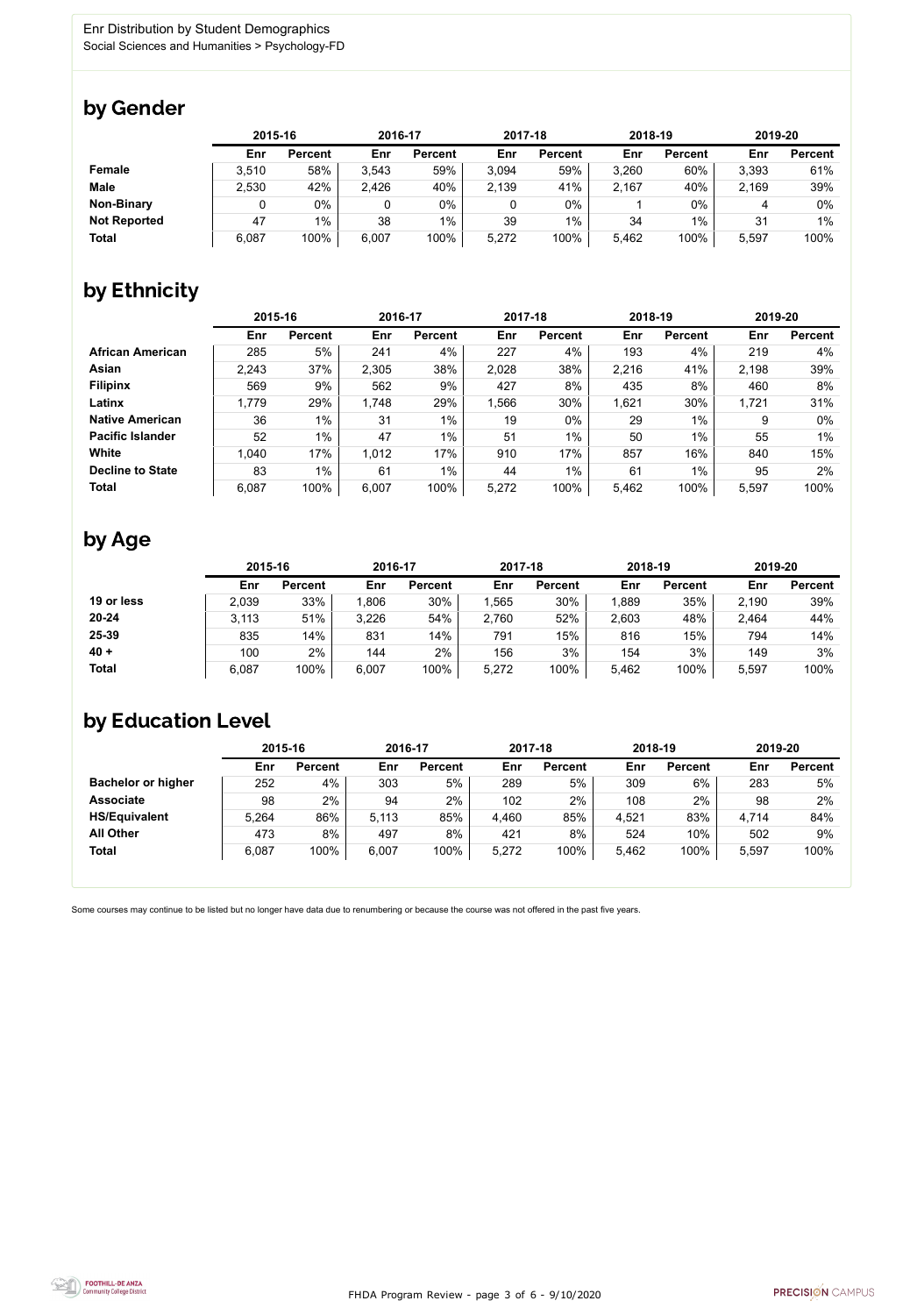FHDA Program Review - page 4 of 6 - 9/10/2020



### Success Rates by Gender Social Sciences and Humanities > Psychology-FD

|                     |                | 2019-20        |                    |                |                 |                |               |                |  |  |  |  |  |  |
|---------------------|----------------|----------------|--------------------|----------------|-----------------|----------------|---------------|----------------|--|--|--|--|--|--|
|                     | <b>Success</b> |                | <b>Non Success</b> |                | <b>Withdrew</b> |                | <b>Total</b>  |                |  |  |  |  |  |  |
|                     | <b>Grades</b>  | <b>Percent</b> | <b>Grades</b>      | <b>Percent</b> | <b>Grades</b>   | <b>Percent</b> | <b>Grades</b> | <b>Percent</b> |  |  |  |  |  |  |
| <b>Female</b>       | 2,803          | 83%            | 343                | 10%            | 234             | 7%             | 3,380         | 100%           |  |  |  |  |  |  |
| <b>Male</b>         | 1,732          | 80%            | 261                | 12%            | 174             | 8%             | 2,167         | 100%           |  |  |  |  |  |  |
| <b>Non-Binary</b>   |                | 25%            |                    | 25%            | 2               | 50%            | 4             | 100%           |  |  |  |  |  |  |
| <b>Not Reported</b> | 27             | 87%            | 3                  | 10%            |                 | 3%             | 31            | 100%           |  |  |  |  |  |  |
| All                 | 4,563          | 82%            | 608                | 11%            | 411             | 7%             | 5,582         | 100%           |  |  |  |  |  |  |

|                     | 2018-19       |                                      |               |                |               |                 |               |                |  |  |  |  |  |
|---------------------|---------------|--------------------------------------|---------------|----------------|---------------|-----------------|---------------|----------------|--|--|--|--|--|
|                     |               | <b>Non Success</b><br><b>Success</b> |               |                |               | <b>Withdrew</b> | <b>Total</b>  |                |  |  |  |  |  |
|                     | <b>Grades</b> | <b>Percent</b>                       | <b>Grades</b> | <b>Percent</b> | <b>Grades</b> | <b>Percent</b>  | <b>Grades</b> | <b>Percent</b> |  |  |  |  |  |
| Female              | 2,607         | 80%                                  | 382           | 12%            | 270           | 8%              | 3,259         | 100%           |  |  |  |  |  |
| <b>Male</b>         | 1,648         | 76%                                  | 324           | 15%            | 193           | 9%              | 2,165         | 100%           |  |  |  |  |  |
| <b>Non-Binary</b>   | 0             | 0%                                   |               | 100%           | υ             | $0\%$           |               | 100%           |  |  |  |  |  |
| <b>Not Reported</b> | 30            | 88%                                  | 3             | 9%             |               | 3%              | 34            | 100%           |  |  |  |  |  |
| All                 | 4,285         | 78%                                  | 710           | 13%            | 464           | 8%              | 5,459         | 100%           |  |  |  |  |  |

|                     |               | 2017-18                                                                 |               |                |               |                |               |                |  |  |  |  |  |
|---------------------|---------------|-------------------------------------------------------------------------|---------------|----------------|---------------|----------------|---------------|----------------|--|--|--|--|--|
|                     |               | <b>Withdrew</b><br><b>Total</b><br><b>Non Success</b><br><b>Success</b> |               |                |               |                |               |                |  |  |  |  |  |
|                     | <b>Grades</b> | <b>Percent</b>                                                          | <b>Grades</b> | <b>Percent</b> | <b>Grades</b> | <b>Percent</b> | <b>Grades</b> | <b>Percent</b> |  |  |  |  |  |
| <b>Female</b>       | 2,471         | 80%                                                                     | 380           | 12%            | 243           | 8%             | 3,094         | 100%           |  |  |  |  |  |
| <b>Male</b>         | 1,641         | 77%                                                                     | 320           | 15%            | 178           | 8%             | 2,139         | 100%           |  |  |  |  |  |
| <b>Non-Binary</b>   | 0             | N/A                                                                     |               | N/A            | 0             | N/A            | 0             | 100%           |  |  |  |  |  |
| <b>Not Reported</b> | 34            | 87%                                                                     | 3             | 8%             | 2             | 5%             | 39            | 100%           |  |  |  |  |  |
| All                 | 4,146         | 79%                                                                     | 703           | 13%            | 423           | 8%             | 5,272         | 100%           |  |  |  |  |  |

|                     |               | 2016-17        |               |                |                 |                |               |                |  |  |
|---------------------|---------------|----------------|---------------|----------------|-----------------|----------------|---------------|----------------|--|--|
|                     |               | <b>Success</b> |               |                | <b>Withdrew</b> |                | <b>Total</b>  |                |  |  |
|                     | <b>Grades</b> | <b>Percent</b> | <b>Grades</b> | <b>Percent</b> | <b>Grades</b>   | <b>Percent</b> | <b>Grades</b> | <b>Percent</b> |  |  |
| <b>Female</b>       | 2,823         | 80%            | 439           | 12%            | 281             | 8%             | 3,543         | 100%           |  |  |
| <b>Male</b>         | 1,799         | 74%            | 397           | 16%            | 230             | 9%             | 2,426         | 100%           |  |  |
| <b>Non-Binary</b>   | 0             | N/A            | 0             | N/A            | 0               | N/A            | 0             | 100%           |  |  |
| <b>Not Reported</b> | 34            | 89%            | 3             | 8%             |                 | 3%             | 38            | 100%           |  |  |
| All                 | 4,656         | 78%            | 839           | 14%            | 512             | 9%             | 6,007         | 100%           |  |  |

|                     |                                      | 2015-16        |               |                |                 |                |               |                |  |  |  |
|---------------------|--------------------------------------|----------------|---------------|----------------|-----------------|----------------|---------------|----------------|--|--|--|
|                     | <b>Non Success</b><br><b>Success</b> |                |               |                | <b>Withdrew</b> |                | <b>Total</b>  |                |  |  |  |
|                     | <b>Grades</b>                        | <b>Percent</b> | <b>Grades</b> | <b>Percent</b> | <b>Grades</b>   | <b>Percent</b> | <b>Grades</b> | <b>Percent</b> |  |  |  |
| Female              | 2,740                                | 78%            | 464           | 13%            | 306             | 9%             | 3,510         | 100%           |  |  |  |
| <b>Male</b>         | 1,823                                | 72%            | 459           | 18%            | 248             | 10%            | 2,530         | 100%           |  |  |  |
| <b>Non-Binary</b>   |                                      | N/A            | 0             | N/A            |                 | N/A            | 0             | 100%           |  |  |  |
| <b>Not Reported</b> | 40                                   | 85%            | 3             | 6%             | 4               | 9%             | 47            | 100%           |  |  |  |
| All                 | 4,603                                | 76%            | 926           | 15%            | 558             | 9%             | 6,087         | 100%           |  |  |  |

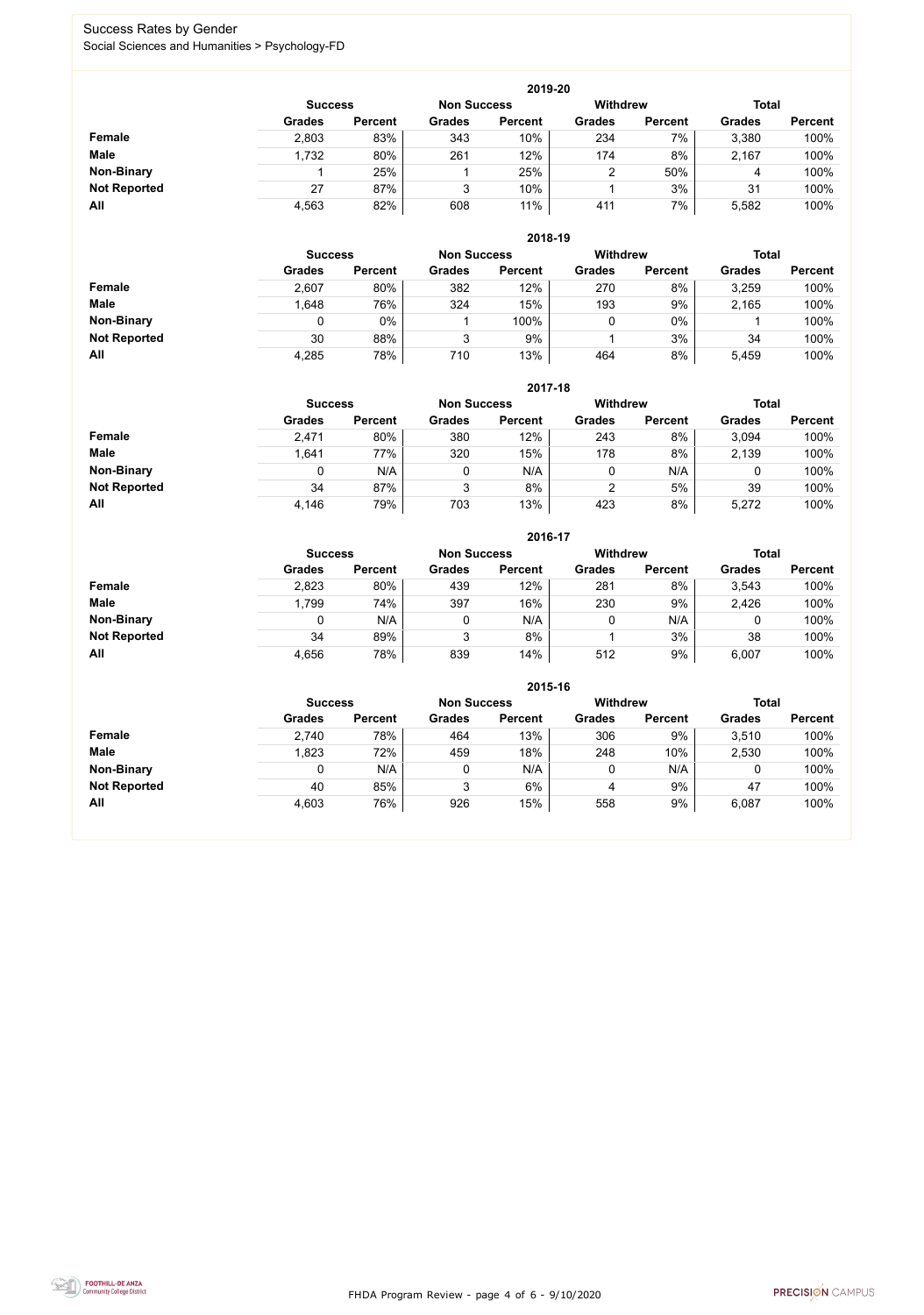FHDA Program Review - page 5 of 6 - 9/10/2020



### Success Rates by Age Social Sciences and Humanities > Psychology-FD

|            | 2019-20        |                    |               |                 |               |                |               |                |  |  |
|------------|----------------|--------------------|---------------|-----------------|---------------|----------------|---------------|----------------|--|--|
|            | <b>Success</b> | <b>Non Success</b> |               | <b>Withdrew</b> |               | <b>Total</b>   |               |                |  |  |
|            | <b>Grades</b>  | <b>Percent</b>     | <b>Grades</b> | <b>Percent</b>  | <b>Grades</b> | <b>Percent</b> | <b>Grades</b> | <b>Percent</b> |  |  |
| 19 or less | 1,836          | 84%                | 233           | 11%             | 118           | 5%             | 2,187         | 100%           |  |  |
| $20 - 24$  | 1,932          | 79%                | 309           | 13%             | 215           | 9%             | 2,456         | 100%           |  |  |
| 25-39      | 665            | 84%                | 61            | 8%              | 64            | 8%             | 790           | 100%           |  |  |
| $40 +$     | 130            | 87%                | 5             | 3%              | 14            | 9%             | 149           | 100%           |  |  |
| All        | 4,563          | 82%                | 608           | 11%             | 411           | 7%             | 5,582         | 100%           |  |  |

|            |                |                    |               | 2018-19         |               |                |               |                |
|------------|----------------|--------------------|---------------|-----------------|---------------|----------------|---------------|----------------|
|            | <b>Success</b> | <b>Non Success</b> |               | <b>Withdrew</b> |               | <b>Total</b>   |               |                |
|            | <b>Grades</b>  | <b>Percent</b>     | <b>Grades</b> | <b>Percent</b>  | <b>Grades</b> | <b>Percent</b> | <b>Grades</b> | <b>Percent</b> |
| 19 or less | 1,514          | 80%                | 253           | 13%             | 121           | 6%             | 1,888         | 100%           |
| $20 - 24$  | 1,994          | 77%                | 357           | 14%             | 251           | 10%            | 2,602         | 100%           |
| 25-39      | 650            | 80%                | 87            | 11%             | 78            | 10%            | 815           | 100%           |
| $40 +$     | 127            | 82%                | 13            | 8%              | 14            | 9%             | 154           | 100%           |
| All        | 4,285          | 78%                | 710           | 13%             | 464           | 8%             | 5,459         | 100%           |

|            |                                      |                |               | 2017-18        |                 |                |               |                |
|------------|--------------------------------------|----------------|---------------|----------------|-----------------|----------------|---------------|----------------|
|            | <b>Non Success</b><br><b>Success</b> |                |               |                | <b>Withdrew</b> |                | <b>Total</b>  |                |
|            | <b>Grades</b>                        | <b>Percent</b> | <b>Grades</b> | <b>Percent</b> | <b>Grades</b>   | <b>Percent</b> | <b>Grades</b> | <b>Percent</b> |
| 19 or less | 1,256                                | 80%            | 196           | 13%            | 113             | 7%             | 1,565         | 100%           |
| $20 - 24$  | 2,143                                | 78%            | 396           | 14%            | 221             | 8%             | 2,760         | 100%           |
| 25-39      | 616                                  | 78%            | 102           | 13%            | 73              | 9%             | 791           | 100%           |
| $40 +$     | 131                                  | 84%            | 9             | 6%             | 16              | 10%            | 156           | 100%           |
| All        | 4,146                                | 79%            | 703           | 13%            | 423             | 8%             | 5,272         | 100%           |

|            |                |                    |               | 2016-17         |               |                |               |                |
|------------|----------------|--------------------|---------------|-----------------|---------------|----------------|---------------|----------------|
|            | <b>Success</b> | <b>Non Success</b> |               | <b>Withdrew</b> |               | <b>Total</b>   |               |                |
|            | <b>Grades</b>  | <b>Percent</b>     | <b>Grades</b> | <b>Percent</b>  | <b>Grades</b> | <b>Percent</b> | <b>Grades</b> | <b>Percent</b> |
| 19 or less | 1,443          | 80%                | 237           | 13%             | 126           | 7%             | 1,806         | 100%           |
| $20 - 24$  | 2,417          | 75%                | 524           | 16%             | 285           | 9%             | 3,226         | 100%           |
| 25-39      | 678            | 82%                | 70            | 8%              | 83            | 10%            | 831           | 100%           |
| $40 +$     | 118            | 82%                | 8             | 6%              | 18            | 13%            | 144           | 100%           |
| All        | 4,656          | 78%                | 839           | 14%             | 512           | 9%             | 6,007         | 100%           |

|            |                                      |                |               | 2015-16        |                 |                |               |                |
|------------|--------------------------------------|----------------|---------------|----------------|-----------------|----------------|---------------|----------------|
|            | <b>Non Success</b><br><b>Success</b> |                |               |                | <b>Withdrew</b> |                | <b>Total</b>  |                |
|            | <b>Grades</b>                        | <b>Percent</b> | <b>Grades</b> | <b>Percent</b> | <b>Grades</b>   | <b>Percent</b> | <b>Grades</b> | <b>Percent</b> |
| 19 or less | 1,628                                | 80%            | 269           | 13%            | 142             | 7%             | 2,039         | 100%           |
| $20 - 24$  | 2,259                                | 73%            | 532           | 17%            | 322             | 10%            | 3,113         | 100%           |
| 25-39      | 640                                  | 77%            | 118           | 14%            | 77              | 9%             | 835           | 100%           |
| $40 +$     | 76                                   | 76%            |               | 7%             | 17              | 17%            | 100           | 100%           |
| All        | 4,603                                | 76%            | 926           | 15%            | 558             | 9%             | 6,087         | 100%           |